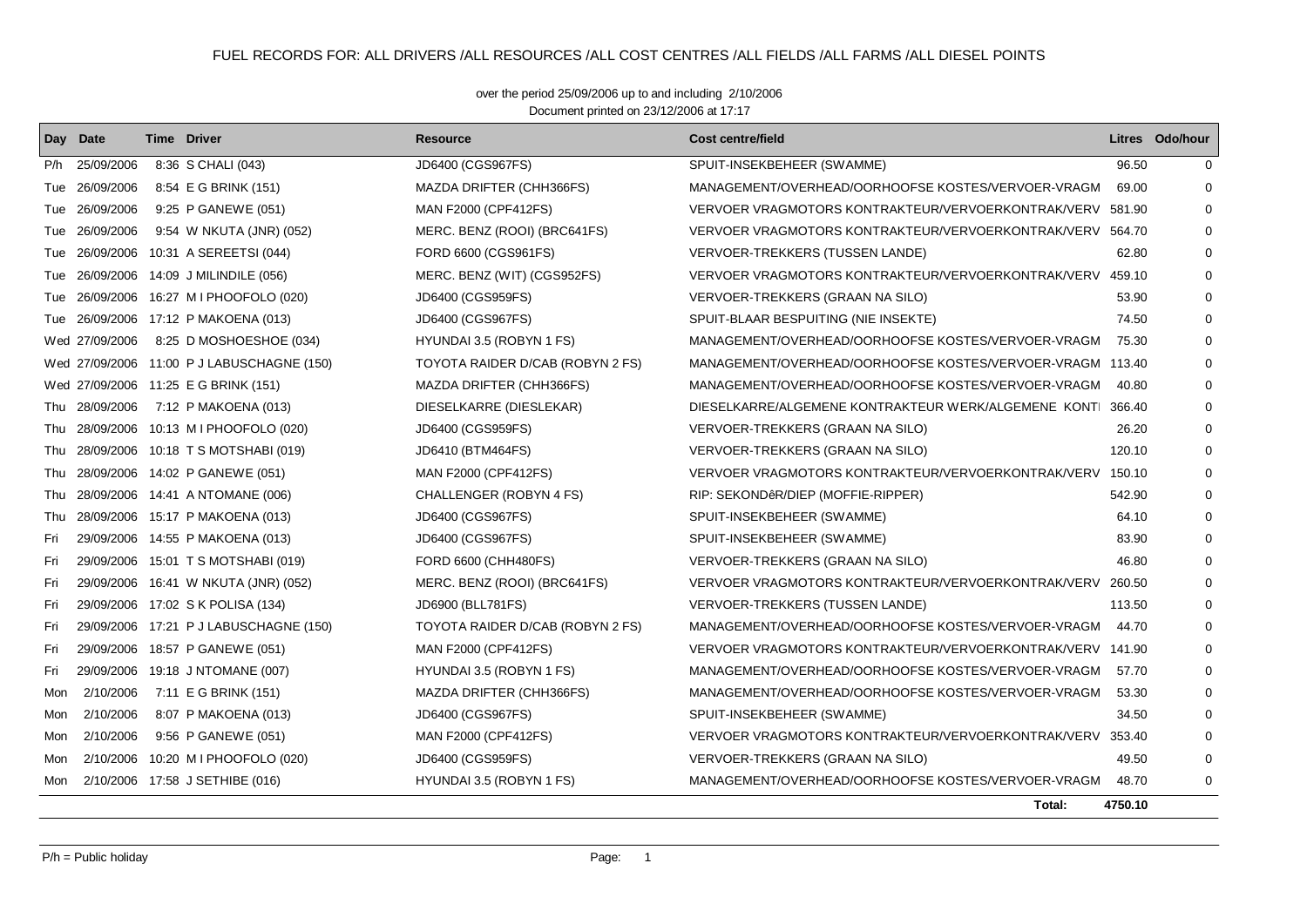Document printed on 23/12/2006 at 17:17 over the period 25/09/2006 up to and including 24/10/2006

| <b>Driver</b>         |        | <b>Litres</b> |
|-----------------------|--------|---------------|
| E G BRINK (151)       |        | 633.50        |
| S CHALI (043)         |        | 172.70        |
| P GANEWE (051)        |        | 3835.00       |
| PIET LABUCHAGNE (153) |        | 76.70         |
| P LABUSCHAGNE (152)   |        | 160.20        |
| P J LABUSCHAGNE (150) |        | 781.80        |
| P MAKOENA (013)       |        | 842.40        |
| J MILINDILE (056)     |        | 3387.00       |
| D MOSHOESHOE (034)    |        | 3581.50       |
| T S MOTSHABI (019)    |        | 235.10        |
| W NKUTA (JNR) (052)   |        | 3919.10       |
| <b>W NKUTA (005)</b>  |        | 456.40        |
| A NTOMANE (006)       |        | 3116.50       |
| J NTOMANE (007)       |        | 57.70         |
| M I PHOOFOLO (020)    |        | 195.50        |
| S K POLISA (134)      |        | 1406.60       |
| JORSE SEGALO (009)    |        | 451.20        |
| A SEREETSI (044)      |        | 193.30        |
| J SETHIBE (016)       |        | 435.20        |
|                       | Total: | 23937.40      |

 $\overline{a}$  $\overline{a}$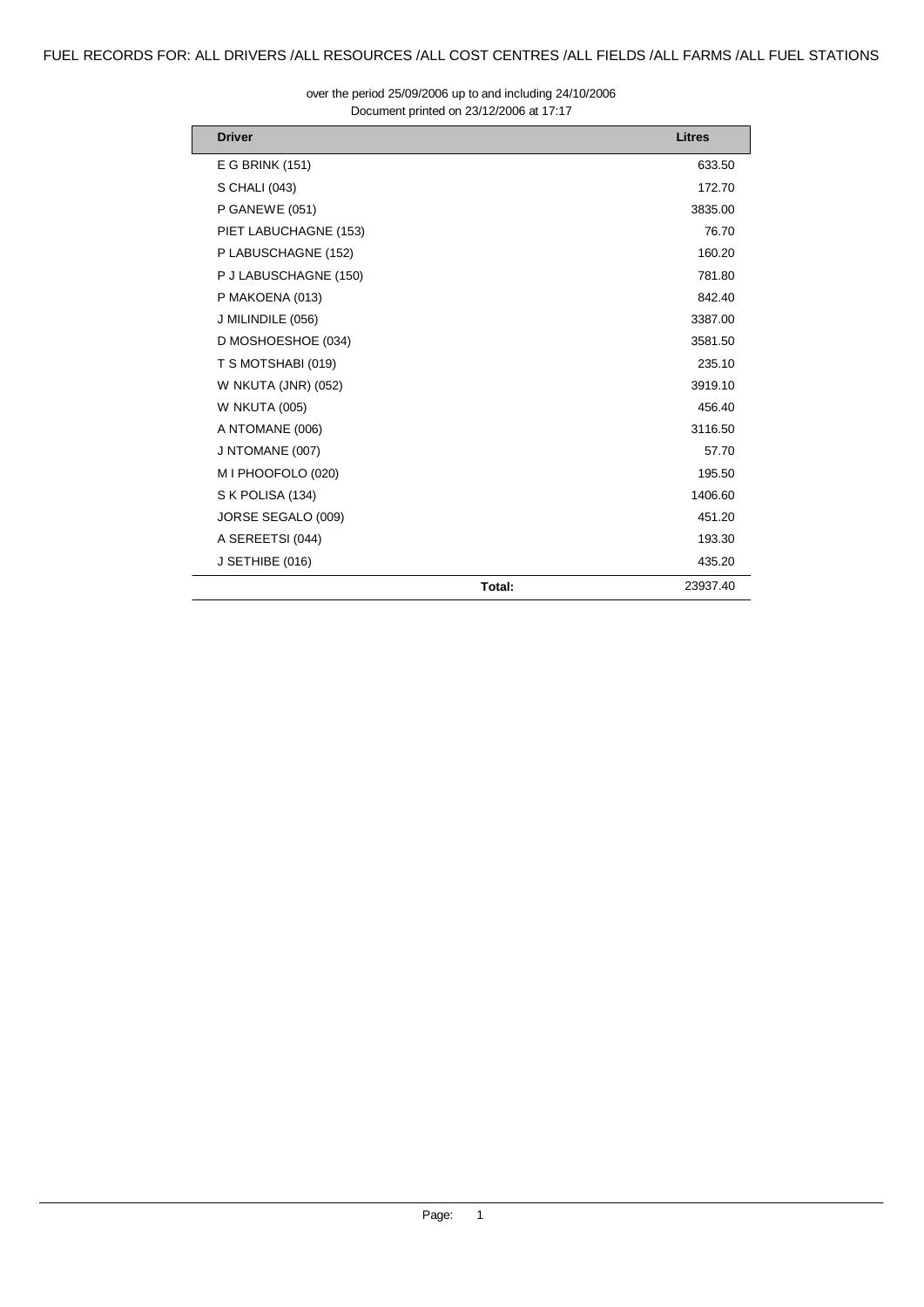| <b>Resource</b>                  |        | Litres   |
|----------------------------------|--------|----------|
| ALGEMEEN (PIET)                  |        | 76.70    |
| CHALLENGER (ROBYN 4 FS)          |        | 2363.10  |
| DIESELKARRE (DIESLEKAR)          |        | 4839.90  |
| FORD 6600 (CGS961FS)             |        | 232.00   |
| FORD 6600 (CHH480FS)             |        | 176.80   |
| HYUNDAI 3.5 (ROBYN 1 FS)         |        | 568.20   |
| JD6400 (CGS959FS)                |        | 195.50   |
| JD6400 (CGS967FS)                |        | 416.40   |
| JD6410 (BTM464FS)                |        | 466.30   |
| JD6410 (BTM468FS)                |        | 274.50   |
| JD6900 (BLL780FS)                |        | 187.30   |
| JD6900 (BLL781FS)                |        | 773.10   |
| JD8300 (BTN427FS)                |        | 651.00   |
| <b>MAN F2000 (CPF412FS)</b>      |        | 3835.00  |
| MAZDA DRIFTER (CHH366FS)         |        | 633.50   |
| MERC. BENZ (ROOI) (BRC641FS)     |        | 3919.10  |
| MERC. BENZ (WIT) (CGS952FS)      |        | 3387.00  |
| TOYOTA RAIDER D/CAB (ROBYN 2 FS) |        | 781.80   |
| TOYOTA RAIDER S/CAB (ROBYN 3 FS) |        | 160.20   |
|                                  | Total: | 23937.40 |

#### Document printed on 23/12/2006 at 17:18 over the period 25/09/2006 up to and including 24/10/2006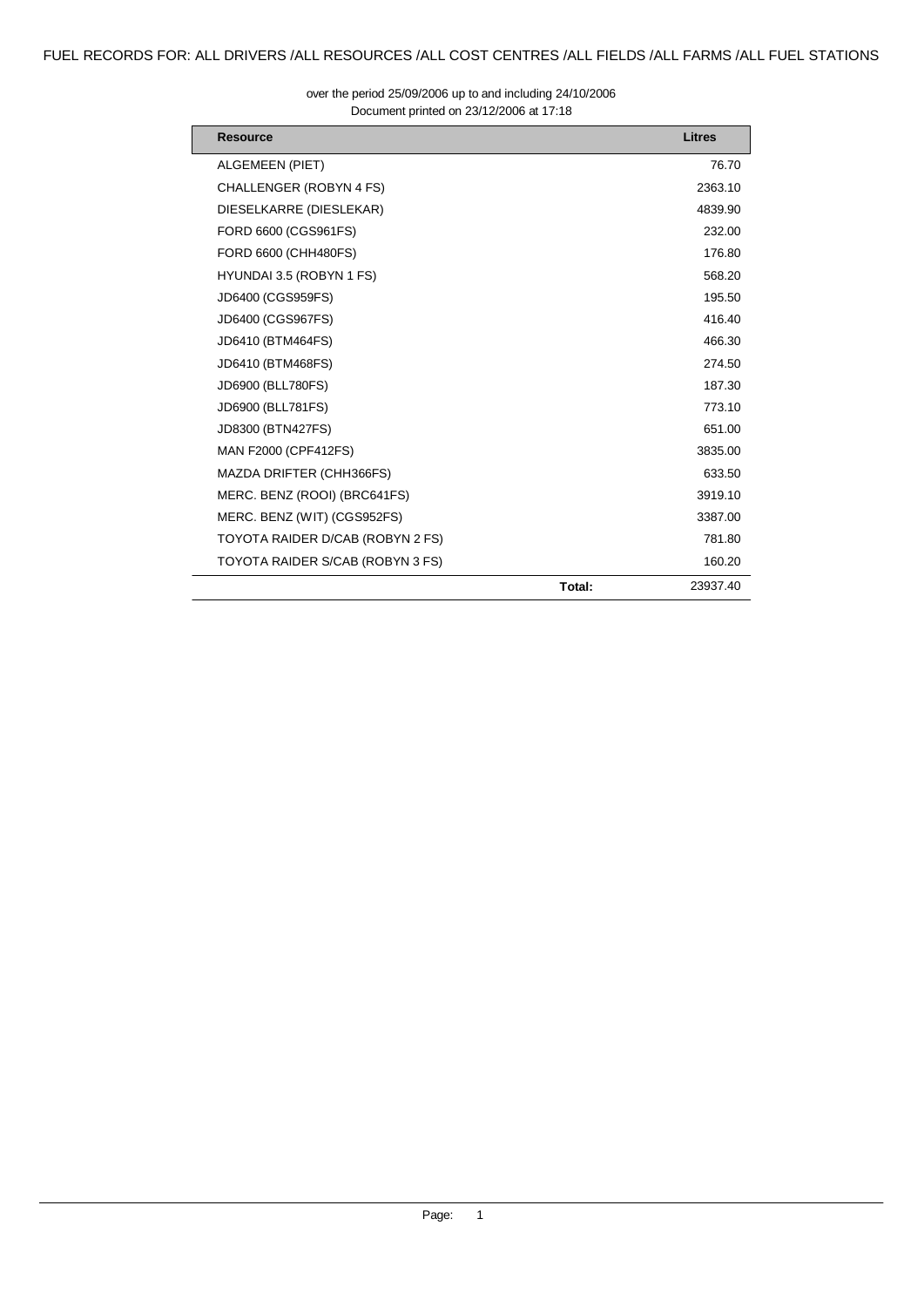# FUEL RECORDS FOR COST CENTRE GROUPS

Document printed on 23/12/2006 at 17:19 over the period 25/09/2006 up to and including 24/10/2006

| Cost centre group         | Litres   |
|---------------------------|----------|
| <b>VERVOERKONTRAK</b>     | 11141.10 |
| ALGEMENE KONTRAKTEUR WERK | 4839.90  |
| UNDEFINED or UNALLOCATED  | 5736.00  |
| OORHOOFSE KOSTES          | 2220.40  |
| Total:                    | 23937.40 |